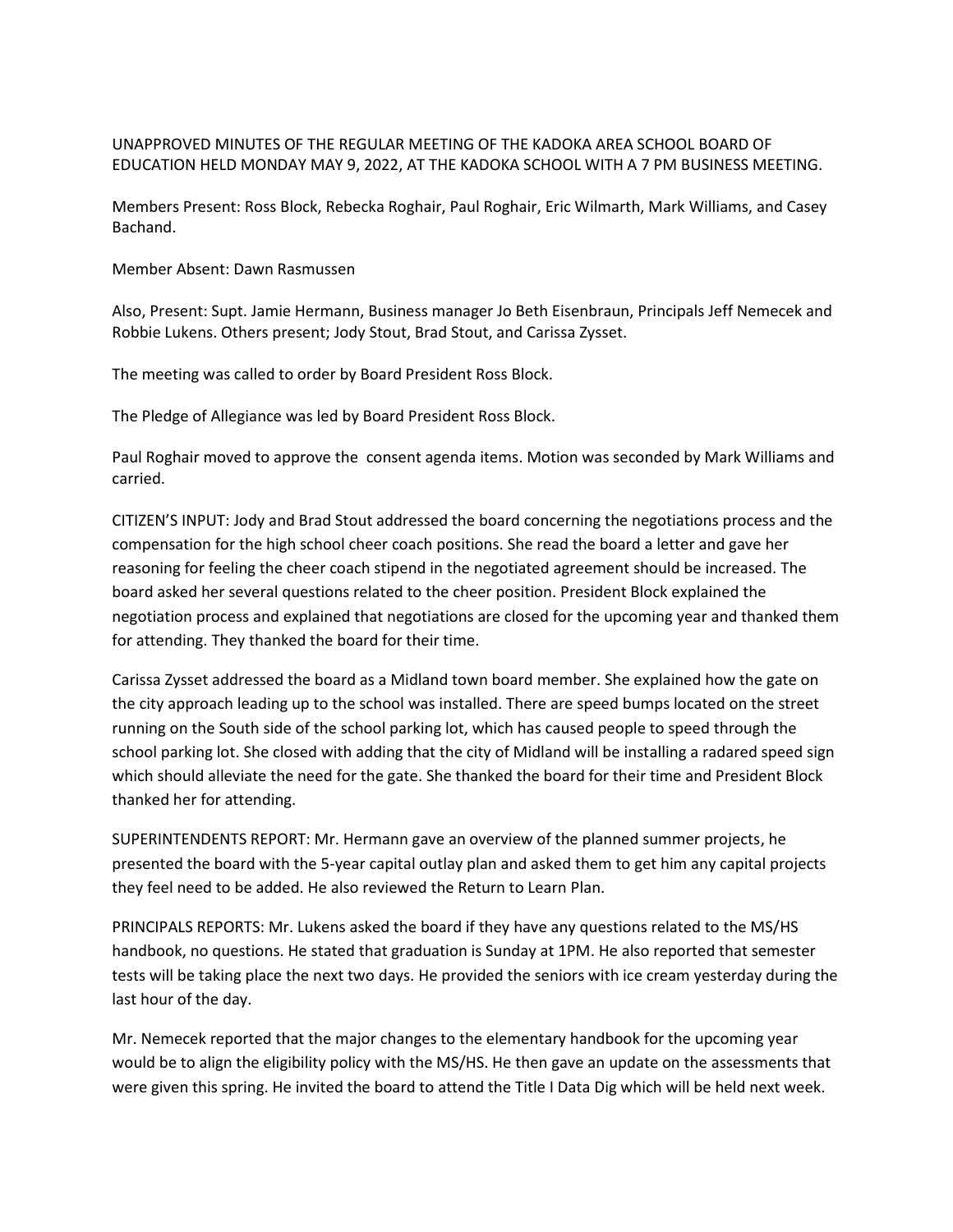BOARD REPORTS: Buildings and Grounds Mr. Hermann reported that Architecture Incorporated and Dean Kurtz Construction would like to meet next week to look over final drawings.

ACTION ITEMS: Eric Wilmarth moved to cast a yes vote on amendment no 1 of the SDHSAA, motion was seconded by Paul Roghair and carried.

Eric Wilmarth moved to cast a no vote on amendment no 2 of the SDHSAA, motion was seconded by Paul Roghair and carried.

Eric Wilmarth moved to cast a yes vote on amendment no 3 of the SDHSAA, motion was seconded by Mark Williams and carried.

Eric Wilmarth moved to cast a no vote on amendment no 4 of the SDHSAA, motion was seconded by Casey Bachand and carried.

Eric Wilmarth moved to cast a no vote on amendment no 5 of the SDHSAA, motion was seconded by Paul Roghair and carried.

Mark Williams moved to cast a no vote on amendment no 6 of the SDHSAA, motion was seconded by Casey Bachand and carried.

Eric Wilmarth moved to cast a no vote on amendment no 7 of the SDHSAA, motion was seconded by Paul Roghair and carried.

Eric Wilmarth moved to cast a vote for Dr. Jeff Danielson as the division II superintendent representative for the SDHSAA, motion was seconded by Casey Bachand and carried.

Paul Roghair moved to approve the second read and adoption of policy 11-2(support staff benefits), motion was seconded by Mark Williams and carried.

Mark Williams moved to table canvassing the election results, motion was seconded by Paul Roghair and carried. Ross Block and Rebecka Roghair abstained.

EXECUTIVE SESSION: Paul Roghair moved to go into executive session at 8:34 PM per SDCL 1-25-2(1) for personnel matters, motion was seconded by Casey Bachand and carried. The board came out of executive session at 10:00 PM.

CONTRACT: Paul Roghair moved to approve the summer custodial contract with Kim Lechette for the dates of May 16<sup>th</sup>-August 11<sup>th</sup>, 2022, motion was seconded by Mark Williams and carried.

RESIGNATION: Mark Williams moved to accept the resignation of Julie Hermann as the high school girls' volleyball assistant coach and advertise for the open positions, motion was seconded by Paul Roghair and carried.